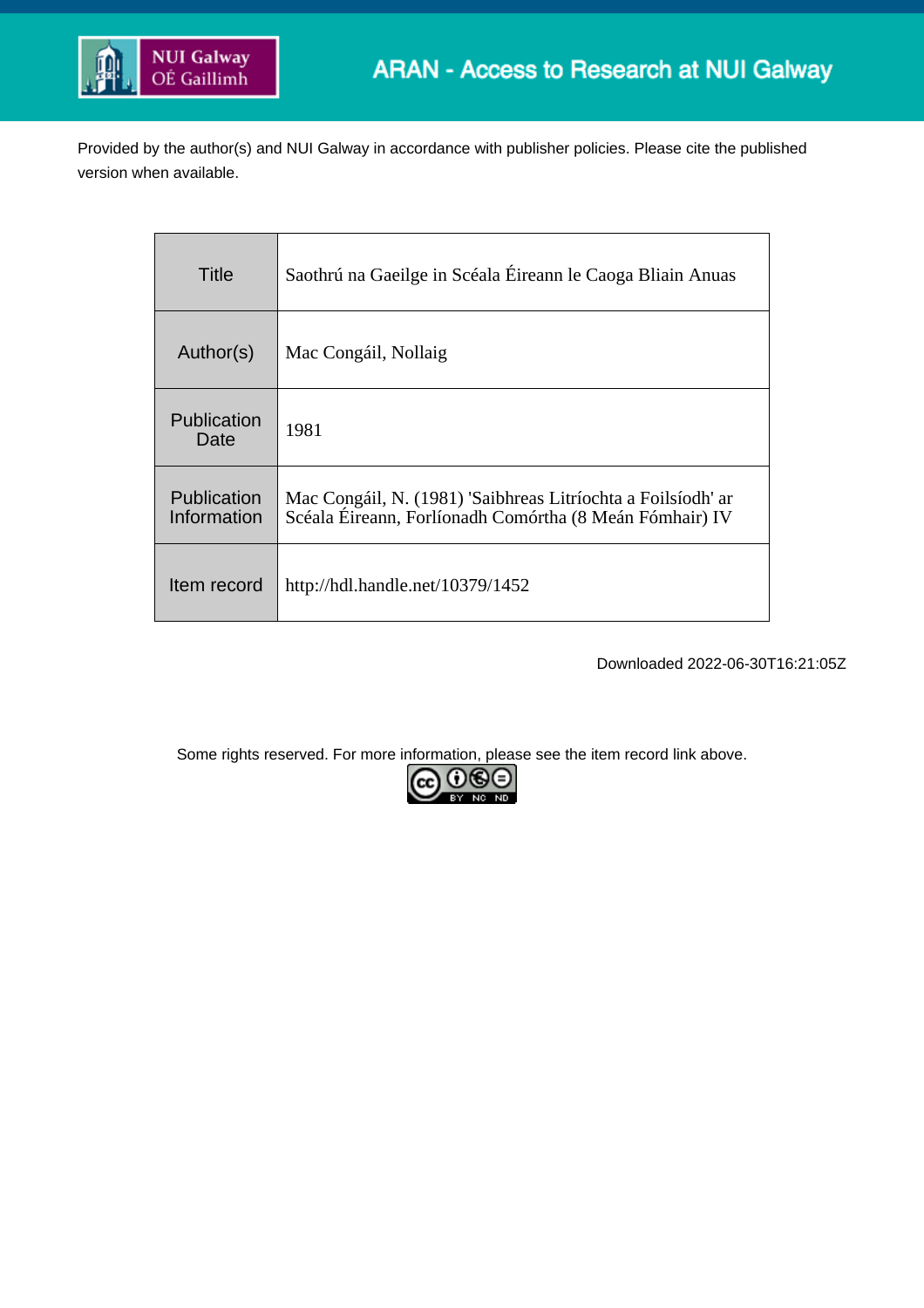## SAOTHRÚ NA GAEILGE IN *SCÉALA ÉIREANN* LE CAOGA BLIAIN ANUAS<sup>1</sup>

le

## Nollaig Mac Congáil

Tá cuid mhór tráchta déanta thall is abhus cheana féin ar an tábhacht mhór a bhaineann le hirisí agus le nuachtáin na Gaeilge i gcomhthéacs Athbheochan na Gaeilge idir litríocht agus theanga. In am amháin bhí *Irisleabhar na Gaedhilge* ar thús cadhnaíochta, ag amanna eile bhí *An Claidheamh Soluis*, *Inniu*, *Comhar*, *Feasta*, *An tUltach, Anois, Foinse* srl. Rinne siad sin uilig a gcion féin den obair gan amhras ina n-am agus ar a mbealach féin agus ba cheart creidiúint dá réir a thabhairt dóibh. Ach céard faoi nuachtáin náisiúnta Bhéarla na hÉireann sa chomhthéacs seo? An amhlaidh go bhfuil neamart déanta ag na léirmheastóirí iontu sin nó ar chirte a rá go bhfuil faillí déanta ag na nuachtáin sin i gceist na Gaeilge? Tá a bheagán nó a mhórán den dá rud i gceist, creidim.

I rith bhunús an chéid seo tá ráchairt ar thrí nuachtán náisiúnta, mar atá, *The Irish Independent, The Irish Press/Scéala Éireann<sup>2</sup>* agus *The Irish Times*. D'fhéadfaí a rá go mbíodh – agus go bhfuil i gcónaí – ceann éigin de na trí nuachtáin sin á cheannach ar bhonn rialta éigin, dá fhánaí é, ó cheann ceann na tíre. Sin rud nárbh fhéidir nó nach féidir a rá faoi aon nuachtán nó iris Ghaeilge in am ar bith sa chéad seo. Fágann sin go bhféadfadh na nuachtáin náisiúnta Bhéarla seo tacaíocht mhór a thabhairt do chúis na Gaeilge i gcoitinne.

Is fada anois ó d'éirigh *The Irish Independent* as ábhar Gaeilge a fhoilsiú go rialta. Tá meas tuillte ag *The Irish Times* ó na caogaidí i leith de thairbhe gur mheall sé chuige féin cuid de na scríbhneoirí Gaeilge ab ábalta agus ab éirimiúla dá raibh ann ag an am.

<u>.</u>

<sup>1</sup> Cuireadh an t-alt seo i gcló faoin teideal 'Saibhreas Litríochta a Foilsíodh' ar *Scéala Éireann*, Forlíonadh Comórtha, 8 Meán Fómhair, 1981, IV. Sa leagan den alt a foilsíodh, ní raibh aon fhonóta ann ach chuir mé isteach iad le bearna na mblianta a líonadh. Rud eile de, tugadh 'Saibhreas Litríochta a Foilsíodh' ar an alt a foilsíodh chan ionann is an teideal a thug mé féin ar an alt.

<sup>2</sup> Tháinig deireadh le *Scéala Éireann* ó shin.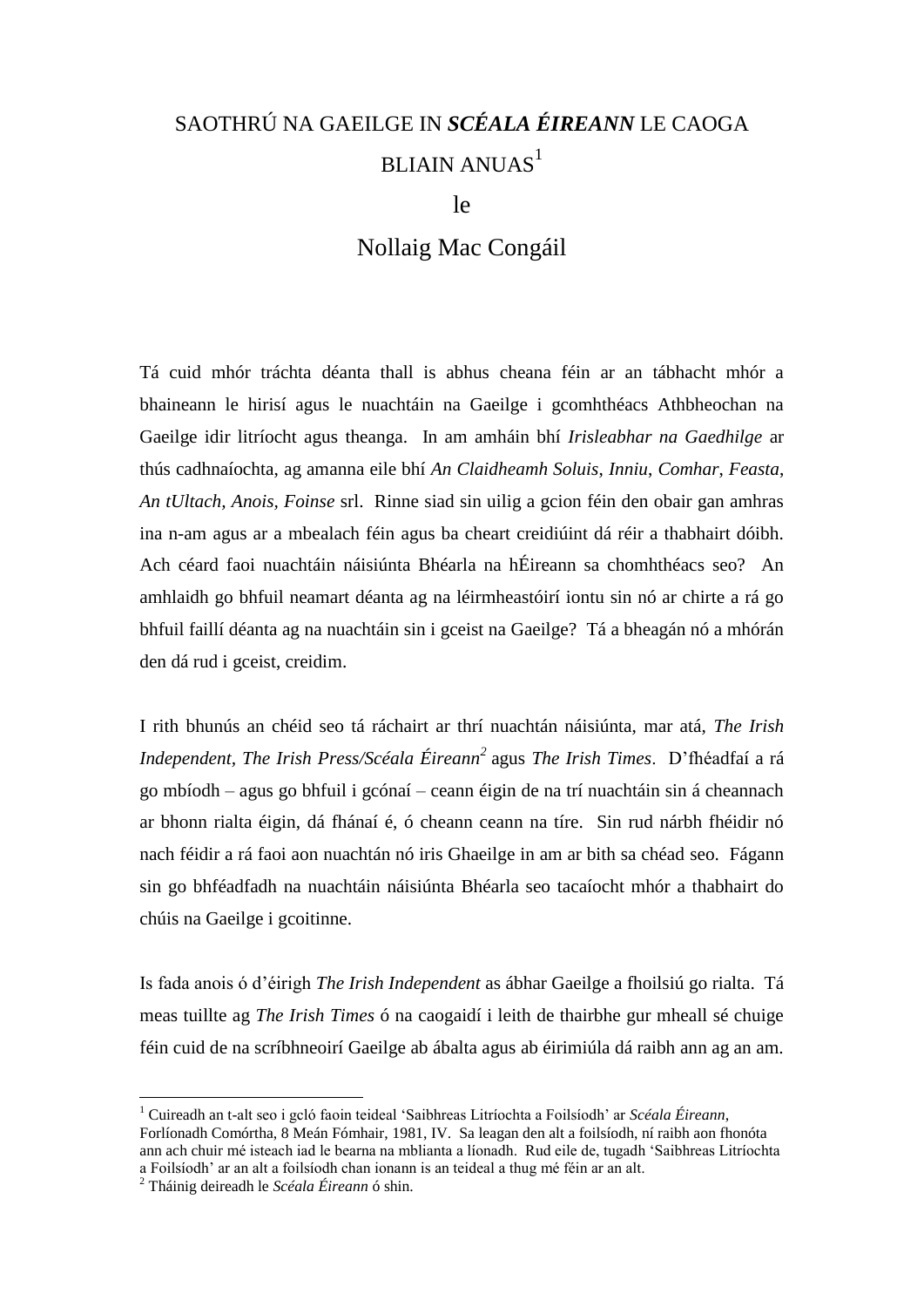Cuimhnímis ach go háirithe ar leithéidí Sheáin Uí Ríordáin agus Mháirtín Uí Chadhain a chuir go mór le gradam Gaeilge an nuachtáin sin sna caogaidí agus sna seascaidí. I dtaca le *The Irish Press* nó *Scéala Éireann* de, feicimid gur shaothraigh an nuachtán sin an Ghaeilge gan stad ó cuireadh ar bun é caoga bliain ó shin go dtí gur cuireadh deireadh leis (gach aon lá den tseachtain – amach ó lá amháin sa tseachtain ag tréimhsí áirithe) fiú amháin i rith an dara cogadh domhanda nuair a bhí ganntanas páipéir ann. Ní fhéadfaí a rá mar sin go bhfuil ceachtar de na nuachtáin náisiúnta Bhéarla eile ar aon iomaire le *Scéala Éireann* ó thaobh shaothrú na Gaeilge de.

Is líonmhar agus is ilghnéitheach iad na píosaí Gaeilge a foilsíodh sa nuachtán sin ar gach aon ábhar ó neamh go hÁrainn le caoga bliain anuas. Thug gach aon phíosa acu a sheal, seal beag dona i gcás na mórchoda agus seal mór fada i gcás an bheagáin, ag brath ar a thábhacht féin nó ar thábhacht lucht a scríofa. D'fhág siad uilig a lorg, áfach, gan fhios dóibh féin. Chothaigh siad glúine de Ghaeilgeoirí amplacha a bhí ar bheagán lóin I gcaitheamh na mblianta.

Ní fhéadfaí ach sracfhéachaint ghasta a thabhairt ar an ábhar Gaeilge sin san aiste seo ach is leor sin féin le leid a thabhairt do na léitheoirí ar an saibhreas atá i bhfolach ann. Is dócha gur fhearr rangú a dhéanamh air faoi dhá theideal mhóra: litríocht chruthaitheach agus saothar iriseoireachta i gcoitinne. Cé gur lú go mór an litríocht chruthaitheach a foilsíodh ar *Scéala Éireann* i gcaitheamh na mblianta ná an saothar iriseoireachta, is tábhachtaí agus is buaine í ná an scríbhneoireacht eile. Is uirthi is túisce a dhíreoimid ár n-aird.

Is dócha go bhféadfaí a rá go bhfuil sé mar theist ar *Scéala Éireann* gur fhoilsigh sé péire de leabhair thábhachtacha na Gaeilge sular foilsíodh ina leabhair iad. Is iad sin *Cré na Cille* le Máirtín Ó Cadhain (ó 15.2.49 go dtí 17.9.49) agus *Dialann Deoraí* le Dónall Mac Amhlaigh (ó 20.6.60 go dtí 16.7.60).

Ní dhearnadh dearmad ar na gearrscéalaithe Gaeilge ach an oiread nó is fearr i bhfad a d'oir an genre sin do leagan amach nuachtáin ná mar a d'oir saothair fhada phróis. Foilsíodh ceithre chnuasach gearrscéalta le 'Máire' ina n-iomláine ann (tuairim is céad gearrscal ar fad). Is iad sin *Ó Neamh go hÁrainn* (ó 14.6.51 go dtí 20.6.52), *An*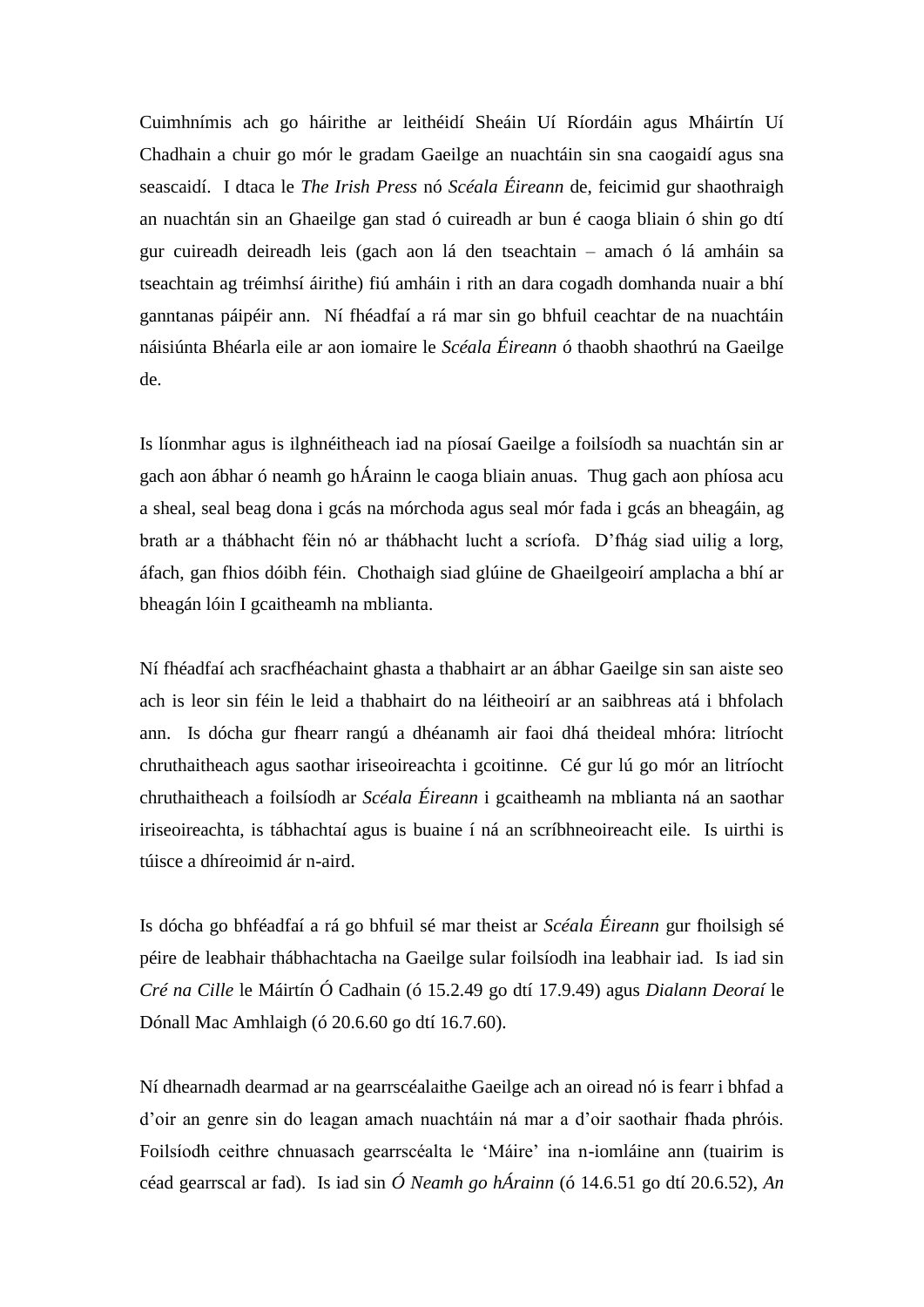*Clár is an Fhoireann* (ó 2.6.52 go dtí 29.6.53), *Fód a' Bháis* (ó 18.9.52 go dtí 2.4.54) agus *Tráigh is Tuile* (ó 7.7.53 go dtí 28.5.54). Foilsíodh ann fosta roinnt gearrscéalta le Liam Ó Flaithearta a tháinig amach ní ba dhéanaí in *Dúil*, cuid acu faoi theideal úr m.sh. 'Briseann an Dúchas ach Ba Mhaith Cuairt an Ghadhair' (30.5.46), 'Throideadar Go Fíochmhar ach Do Bhuaidh an Méid' (6.6.46) agus 'An Chula Nua'  $(21.6.46).$ <sup>3</sup> Gan fiú is Máirtín Ó Cadhain nár foilsíodh gearrscéal dá chuid ann, mar atá, 'Comharsanaí' (22.1.47). Foilsíodh gearrscéalta le húdair eile ann ó am go ham in imeacht na mblianta fosta, ina measc, Tarlach Ó hUid, Ciarán Ó Nualláin, Annraoi Ó Liatháin srl.

Is beag tóir a bhí ag na filí ar leathanaigh *Scéala Éireann* ach, mar sin féin, rinne seoda áirithe a mbealach isteach ansin corruair m.sh. 'Do Thonn Bheag' (14.8.40), 'Aghaidheanna' (23.11.40), 'Don Uaigneas' (22.3.41) srl. le Máirtín Ó Direáin agus 'Labhrann Deirdre' (7.2.40) le Máire Mhac an tSaoi.

Ach, i ndeireadh na dála, is í an ghnáthiriseoireacht is lón buan laethúil i nuachtán ar bith agus ní taise do *Scéala Éireann* é. Fágadh saothrú na litríochta ach go háirithe faoi chúram na n-irisí agus na nuachtán Gaeilge, rud a bhí le ciall cé nach ndearna *Scéala Éireann*, mar a léiríomar, neamart sa taobh sin den scéal ach an oiread. Is iomaí sin ábhar a spíonadh ar leathanach Gaeilge *Scéala Éireann* i gcaitheamh na mblianta. Rud a mbeifí ag súil leis, pléadh gach uile ghné de shaol na Gaeilge, na Gaeltachta agus na hÉireann go rialta ach níor fhan na scríbhneoirí ina bhun sin amháin. Foilsíodh sraith alt ar an astralaíocht uair sa mhí le Máire Brūck ('An Spéir an Mhí Seo') i rith na gcaogaidí; sraith ar an eolaíocht le Seán Ó Cinnéide (ó 16.4.64 ar aghaidh); sraith ar luibheanna, ar phlandaí agus ar chrainn le Seán Tóibín (sna daichidí agus sna caogaidí); sraith ar léiriú drámaí le Walter Macken (ó 7.9.40 ar aghaidh) srl. Chuir a leithéidí sin go mór le héagsúlacht an ábhair agus chuidigh siad le réimse léitheoireachta na Gaeilge.

An iriseoireacht is minice a saothraíodh, áfach, ná í sin a scríobh scríbhneoirí aithnide na Gaeilge agus tá lear mór den chineál sin le fáil in *Scéala Éireann*. Is beag scríbhneoir Gaeilge nó Gaeilgeoir ar bith dá ndéarfainn é nár fhág lorg a phinn ná lorg

1

<sup>3</sup> Féach, Nollaig Mac Congáil, 'Nóta faoi Shaothar Gaeilge Liam Uí Fhlaithearta,' *Comhar.* (Meitheamh 1981) 17.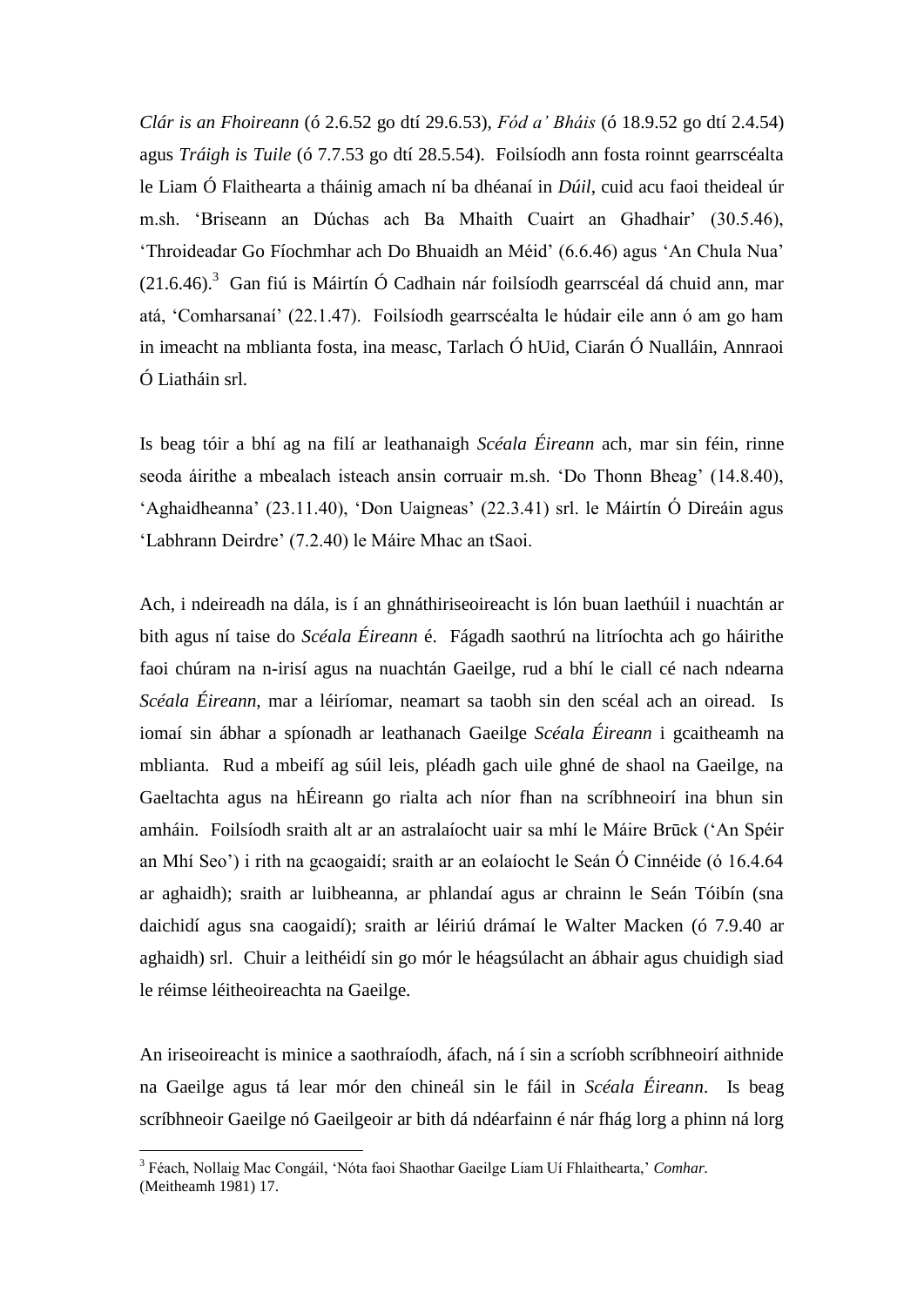a leicinn ar an nuachtán seo le caoga bliain anuas, cuid acu i bhfad ní ba mhinice ná a chéile. Cuireadh cuid den ábhar seo i gcló i gcnuasaigh thall is abhus arís ó shin ach fágadh moll mór eile i leaba an dearmaid. Is fiú breathnú ar ghearrliosta de na daoine sin a scríobh go rialta in *Scéala Éireann*: tá cuid mhór le Máire ann taobh amuigh ar fad de na gearrscéalta a luamar (ag tús na gcaogaidí ach go háirithe); tá suas le trí scór píosa le Muiris Ó Súilleabháin ann (ag deireadh na dtríocháidí agus na ndaichidí) agus is luachmhar an slám é sin ó tharla gur tearc linn ar scríobh an t-údar céanna i gcaitheamh a shaoil; tá cuid mhaith alt scríofa ag Máirtín Ó Direáin ann, go háirithe sna caogaidí, agus foilsíodh cuid acu sin in *Feamainn Bhealtaine*; tá lear mór scríofa ag Donncha Ó Céileachair (ó dheireadh na gcaogaidí) arbh fhiú breathnú air arís; scríobh Seán a' Chóta Ó Caomhánaigh cuid mhór alt sa bhliain 1946 ach go háirithe; bhí Seaghán Bán Mhac Meanman ag scríobh leis i rith na dtríochaidí, na ndaichidí agus na gcaogaidí agus foilsíodh cuid mhaith den ábhar sin in *Crathadh an Phocáin*, *Rácáil agus Scuabadh* agus *Ó Chamhaoir go Clap-Sholas*. D'fhág Seán Mac Maoláin, Tadhg Ó Rabhartaigh agus Seán Ó Súilleabháin lorg a bpinn go rialta ann fosta, sna caogaidí ach go háirithe; agus, ar ndóigh, caithfear gan dearmad a dhéanamh ar na scríbhneoirí sin atá ag saothrú leo i gcónaí, mar shampla, Pearse Hutchinson (ó 1958 i leith), Breandán Ó hEithir (ó 1956), Dónall Mac Amhlaigh (ó 1956), Nollaig Ó Gadhra (ó 1964), Proinsias Mac Aonghusa, Risteárd Ó Glaisne srl.

Scríobh scríbhneoirí eile aistí fánacha ann ó am go chéile agus a bhfuil tábhacht mhór ag baint le cuid acu i gcónaí. Ina measc sin tá: Seosamh Mac Grianna, an Seabhac, Breandán Ó Beacháin, Donn S. Piatt, Tarlach Ó hUid, Colm Ó Gaora, Brian Ó Nualláin, Peadar Ó Dubhda, Séamas Ó Searcaigh, Máirtín Ó Cadhain, Máire Mhac an tSaoi, Annraoi Ó Liatháin srl.

Chomh maith leis sin uile, tugadh cuntas go rialta i rith na gcaogaidí agus na seascaidí ar líon mór Gaeilgeoirí, ina measc, Seán Ó Ríordáin, Niall Ó Dónaill, David Greene, Seán Ó Criomhthain, Siobhán Ní Shúilleabháin, Seán Ó hEochaidh, Seosamh Ó Dálaigh srl. Foilsíodh fosta cuid mhór óráidí agus cuntas as Gaeilge ó cheannairí an Rialtais agus na hEaglaise, rud atá iontach annamh ar na saolta deireanacha seo. B'fhéidir nach miste a lua anseo freisin go ndearnadh trácht go minic as Béarla ar ábhair a bhain go dlúth le saol na Gaeilge, rud a bheadh ina chuidiú mór le pobal an Bhéarla a mhealladh isteach i réimse na Gaeilge.